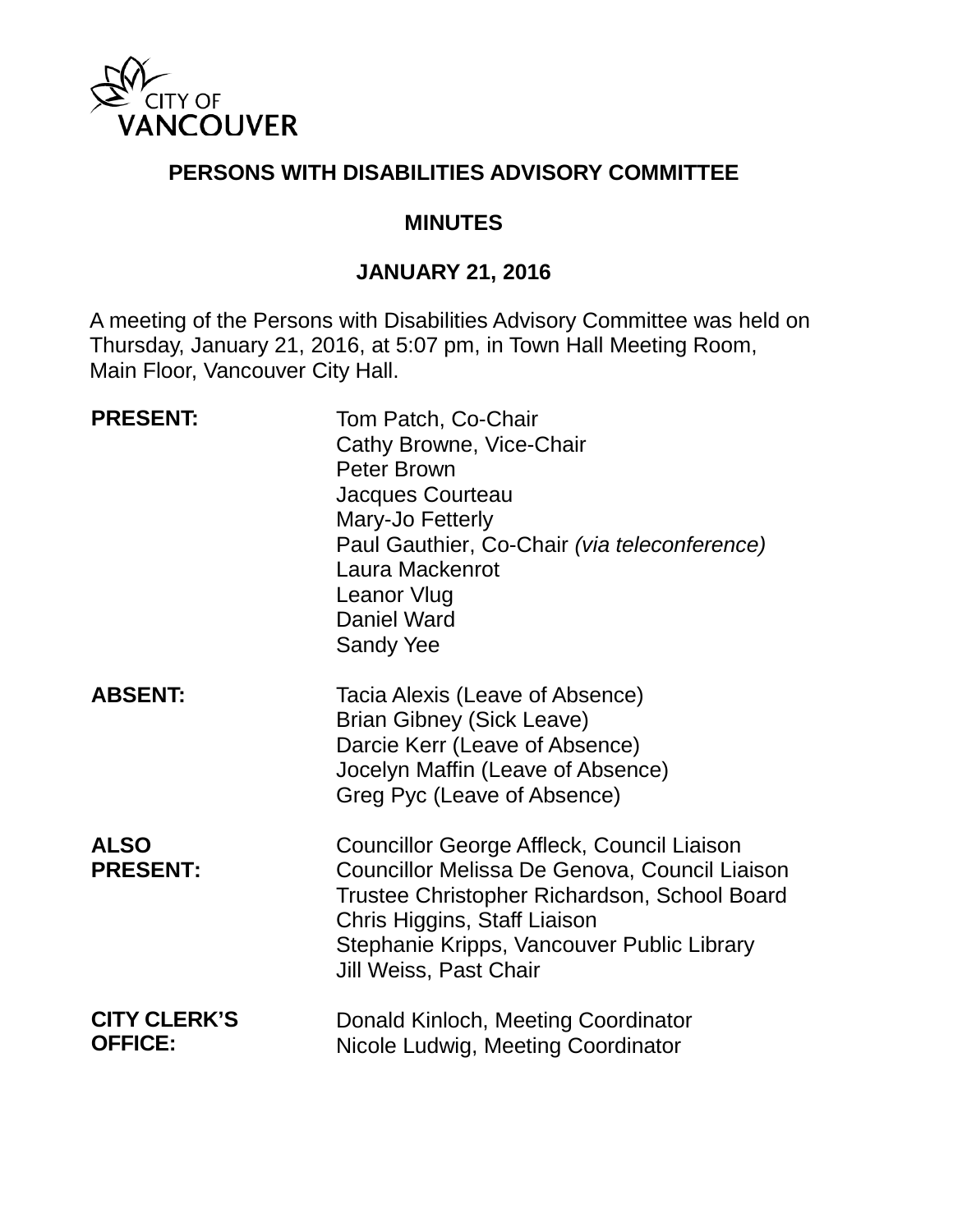### **Leave of Absence Requests**

MOVED by Laura Mackenrot SECONDED by Sandy Yee

> THAT the Persons with Disabilities Advisory Committee approve leaves of absence for Tasia Alexis, Darcie Kerr, Jocelyn Maffin and Greg Pyc for this meeting.

CARRIED UNANIMOUSLY

#### **Adoption of Agenda**

MOVED by Laura Mackenrot SECONDED by Cathy Browne

> THAT the Persons with Disabilities Advisory Committee adopt the agenda as amended by adding two items under New Business.

CARRIED UNANIMOUSLY

#### **Approval of Minutes**

MOVED by Laura Mackenrot SECONDED by Peter Brown

> THAT the Persons with Disabilities Advisory Committee approve the minutes from the meeting held November 19, 2015, as circulated.

CARRIED UNANIMOUSLY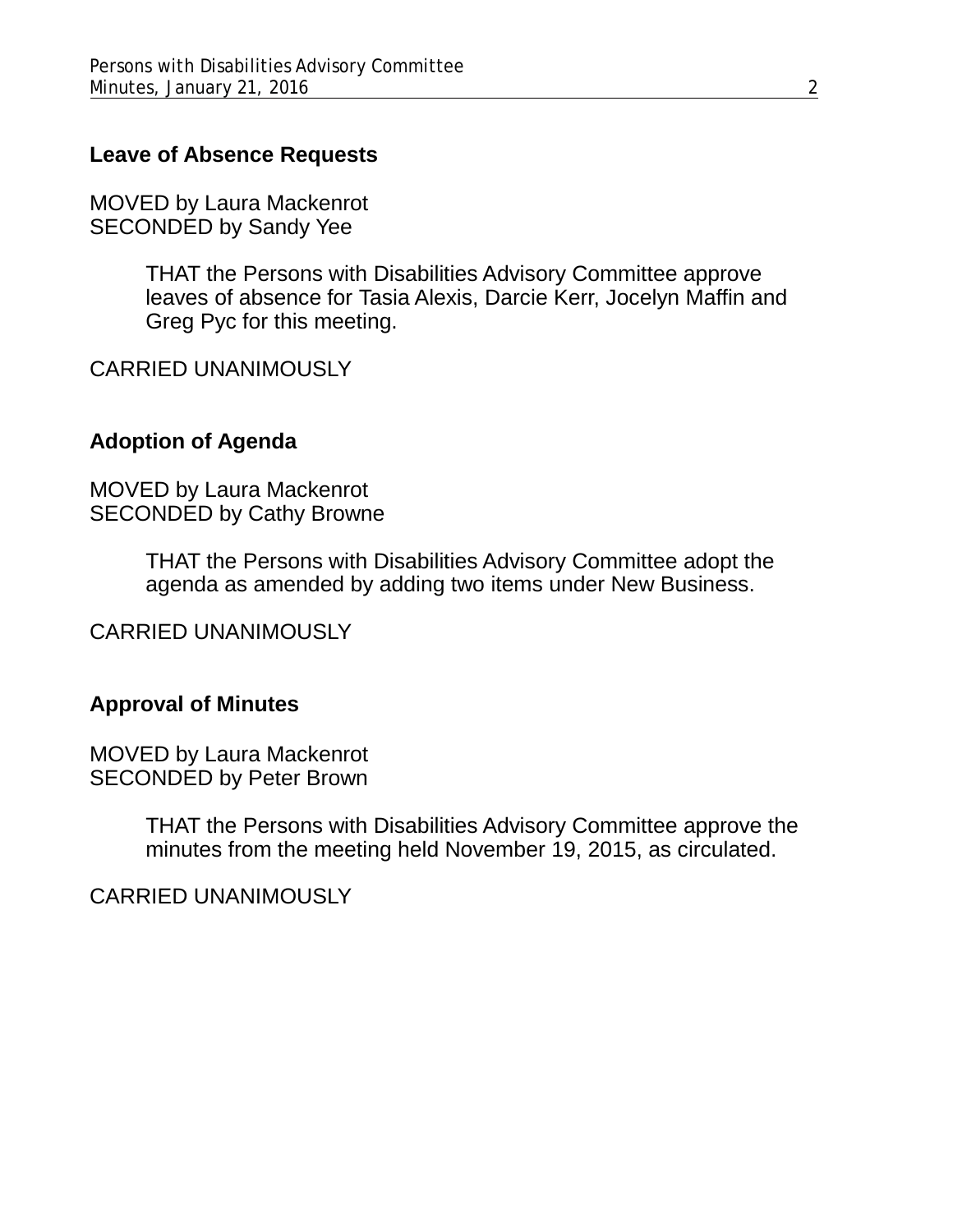## **BUSINESS**

**1. Liaison Reports**

## **Library**

- Stephanie Kripps, Accessible Services, Vancouver Public Library, asked the Committee to forward any recommendations on software, hardware, or other such devices or services (services other than those relating to physical accessibility) that could support people with disabilities to better use library services.
- Ms. Kripps agreed to forward her request via Email to the Committee for further distribution.

# **Schoolboard**

- Trustee Christopher Richardson, Vancouver School Board, reported on the Long-term Facilities Plan, which will be finalized and ready for submission by the end of June 2016.
- Trustee Richardson offered to bring information regarding the strategic plan to the next meeting for comment and offered to provide a point of contact for the Committee regarding accessibility issues and seismic upgrades.

# **Council**

- Councillor George Affleck, noted that the Oakridge development would be coming back to Council as a public hearing.
- Councillor Affleck, along with Councillor Melissa De Genova, Council Liaison, spoke of bike lanes, their impact on sidewalks and resulting mobility issues for all citizens, some of which require more discussion.
- Council Liaisons also commented on Norquay Village Street Design, development style, density, accessible parking and long-range plans were discussed.
- Based on the growing popularity of Uber and Rideshare services, Councillor Affleck suggested that the Committee may wish to send a letter to the Province outlining concerns.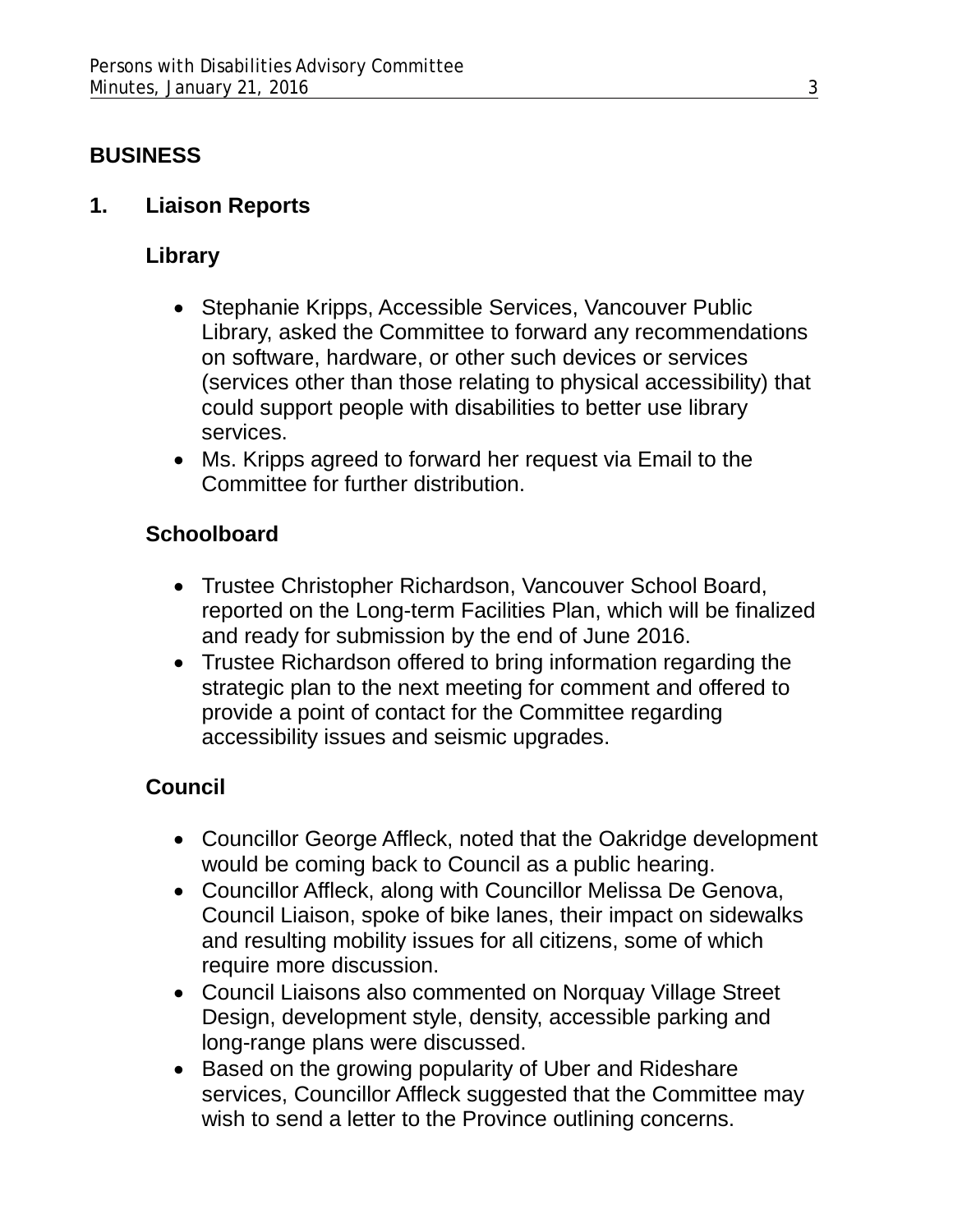# **Staff**

- Chris Higgins, Staff Liaison, reported changes to signage at the rotunda to include a Communication Access Symbol.
- Changes to the entrance of an accessible washroom at Nordstrom that would allow correct opening and closing were discussed and Mr. Higgins indicated that there would be followup with the building branch to ensure against this type of oversight in future.

# **2. BC Disabilities Act**

Cathy Browne, Vice-Chair, provided an update on "Barrier Free BC", a grassroots movement trying to raise awareness for a disability act for the province of British Columbia and has requested support from the Committee.

Following discussion, it was agreed to wait six months to see how the movement grows before the Committee provides support.

# **3. Sub-Committees**

# **a) Protocol Sub-Committee Report**

- The Chair lead a discussion regarding Committee and Member protocol, and clarified when it was appropriate for making comment on disability issues on behalf of the Committee versus making comments based on personal opinion.
- The Co-Chairs and the Vice-Chair will develop a protocol document to clarifying roles, responsibilities and responses of Committee Members and Sub-committees.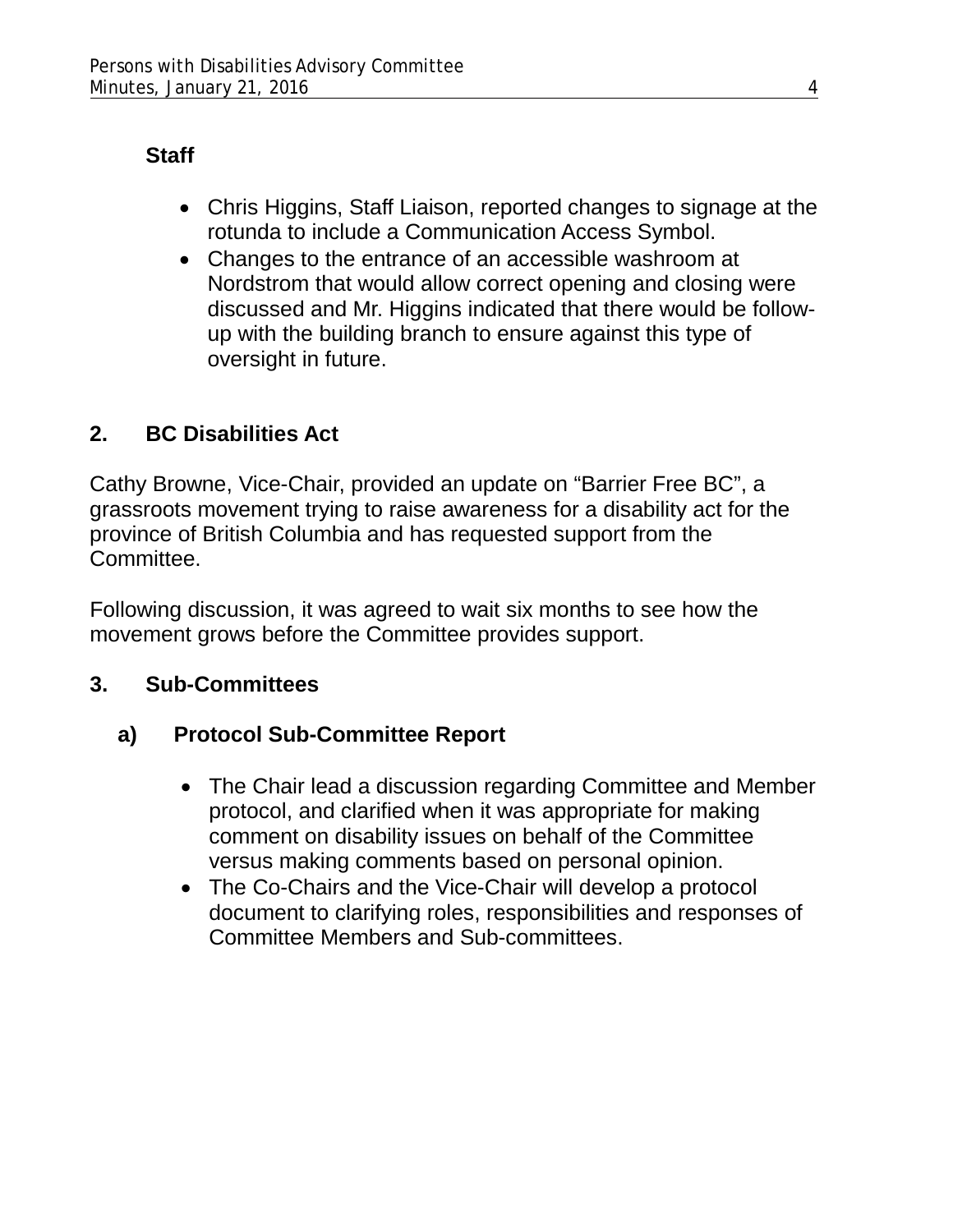## **b) Accessible City Sub-Committee Report**

• Peter Brown reported on event guidelines and suggested a response to address shortcomings the City had proposed.

Peter Brown, Mary-Jo Fetterly and Jill Weiss reviewed the Minutes of the Accessible City Sub-Committee dated January 19, 2016 (*on file*).

The Committee also discussed the South False Creek Seawall consultations and accessibility issues, subsequently it was

MOVED by Jacques Corteau SECONDED by Cathy Browne

### **WHEREAS**

- 1. It is important that people in Vancouver have opportunities to get outdoors for exercise, and the planned improvements to the South False Creek Seawall will increase these opportunities for all;
- 2. The South Seawall is flat and largely accessible, presenting a great opportunity for persons with disabilities to get out, exercise, and socialize;
- 3. Persons of all ages with disabilities need a surface that is safe to walk on, and flagstones on parts of the pedestrian pathway do not meet this requirement;
- 4. There are no public toilets on the South Seawall, and persons with disabilities cannot readily find accessible alternatives.

THEREFORE BE IT RESOLVED THAT the Persons with Disabilities Advisory Committee recommends that Council approve the South False Creek Seawall Improvement Project, subject to the following:

(a) Replacing flagstone surfaces on the pedestrian pathways with a surface that is safe for people of all ages with disabilities, and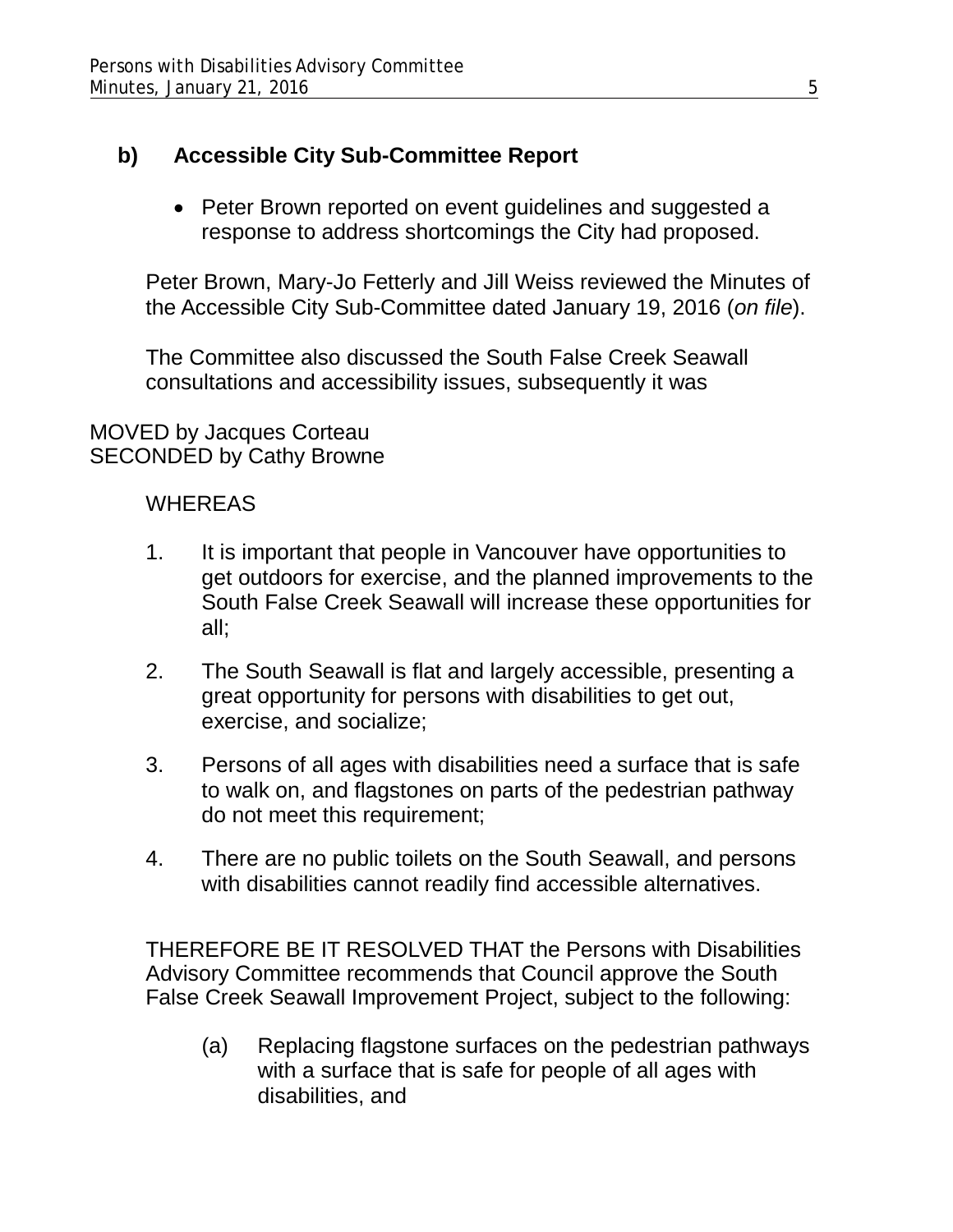(b) Installing a public accessible toilet to enable the full enjoyment of South False Creek by everyone.

### CARRIED UNANIMOUSLY

### **c) Transportation Report Sub-Committee Report**

Laura Mackenrot reviewed the report of the Transportation Sub-Committee dated January 4, 2016 (*on file*).

Following the discussion on Taxi Driver training, it was

#### MOVED by Mary-Jo Fetterly SECONDED by Peter Brown

THAT the Persons with Disabilities Advisory Committee endorses and supports the *"Ask, Listen, Act"* Taxi Driver Training, which was developed collaboratively with disability and seniors groups. We do not support or endorse the development of an additional taxi driver training program, which might be less effective and more expensive.

### CARRIED UNANIMOUSLY

### **d) Housing Sub-Committee Report**

No report.

#### **4. New Business**

### **a) Access to City Services Without Fear**

The Chair indicated that there had been a request for representation on a Community Advisory Committee "Access to City Services without Fear", and agreed to circulate the information via Email.